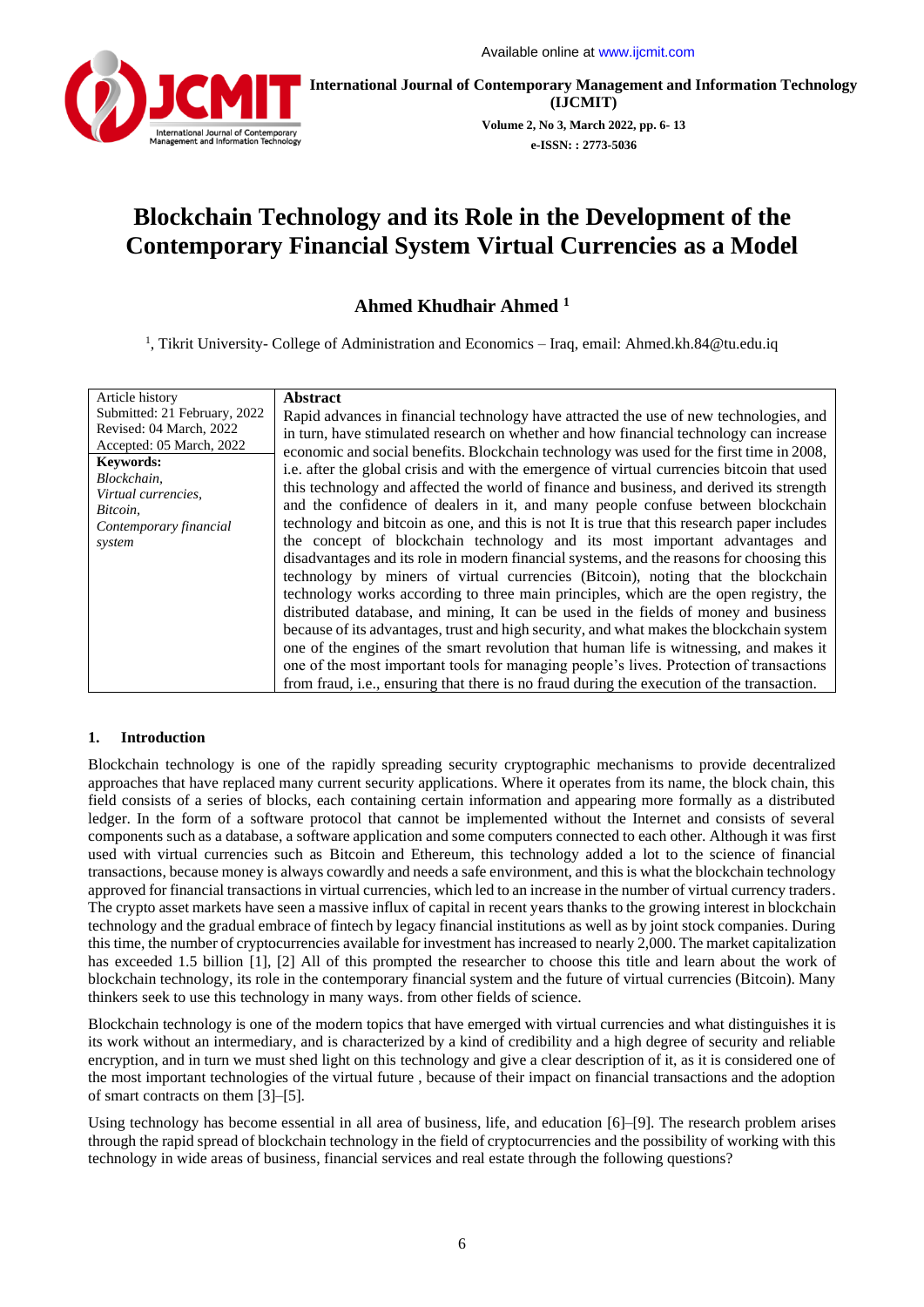1- What is blockchain technology and how does it work?

2- Does the future of this technology extend to other businesses, finance, education, or is it limited to virtual currencies only?

3- What are the most important benefits associated with the block chain in financial services?

4- What are the most important challenges and risks associated with the block chain in the field of finance and business?

On the other hand, the objectives of this study is to:

1-Identify the mechanism of the work of the blockchain technology.

2 highlighting the role of modern technologies in modern financial systems.

3-identify the areas of work of blockchain technology in other economic sectors and in corporate governance.

### **2. Literature Review**

#### *2-1 The concept of blockchain technology*

The concept of blockchain technology is a modern terminology, in short, it is a record or a set of blocks in which the encryption process is used. One of the most important mentioned about its concept is a software protocol that allows the security and transfer of funds, assets and information over the internet without the need for a third-party intermediary such as banks or other financial institutions  $[10]$ ,  $[4]$ . If there is no consensus among users on the network to make any transaction, the network automatically rejects the entry as invalid [11]. A set of terms dealing with this technique emerged as shown in the Table 1.

| Term                       | Concept                                                                                                                                                                                                                                                             | Source          |
|----------------------------|---------------------------------------------------------------------------------------------------------------------------------------------------------------------------------------------------------------------------------------------------------------------|-----------------|
| Blockchain                 | Blockchain is a record that records every transaction in the form of blocks and is<br>distributed among all users, as its data is difficult to manipulate, and it is not<br>under the control of one person.                                                        | $[12]$ , $[13]$ |
| Collective<br>Intelligence | Collective intelligence (CI) is a common or collective intelligence that arises<br>from cooperation, efforts, and competition among many individuals, and appears<br>in unanimous decision-making.                                                                  | [14], [15]      |
| Hash                       | It is a hash function that can be used to set fixed-size data, and is used in data<br>storage and retrieval applications to get to the data in a very short, almost<br>constant time for each retrieval.                                                            | [16], [17]      |
| Peer-to-Peer<br>(P2P)      | Peer-to-peer is a distributed application architecture that divides tasks or<br>workloads between peers. Peers enjoy equal privileges and equal participants in<br>the application. It is said to form a network of peer-to-peer nodes.                             | $[18]-[20]$     |
| Reputation<br>systems      | Reputation systems are programs or algorithms that allow users to rate one<br>another in online communities in order to build trust through reputation. Some<br>common uses of these systems can be found on e-commerce sites such as eBay,<br>Amazon.com, and Etsy | $[21]$ , $[22]$ |

#### Table 1 shows the most important terms related to (Blockchain) technology

In light of the foregoing concepts mentioned above, it is possible to refer to six main trends that revolve around the concept of blockchain technology, which are as follows:

1- There is no central authority that controls this technology, so we see most governments have no desire yet to implement blockchain technology.

2- Any transaction or transaction that takes place between two people in any field is subject to the approval of all subscribers on the network.

3- It is difficult to hack or tamper with any account that exists within this technology, and this provides the nature of security in use and financial transactions.

4- Working in this technology is not limited to virtual currencies only but can be applied in all areas of life.

5- Blockchain technology is considered a recent development within the technologies of the modern era in the digital world, as the technology of Internet networks has passed through many stages and is considered among them.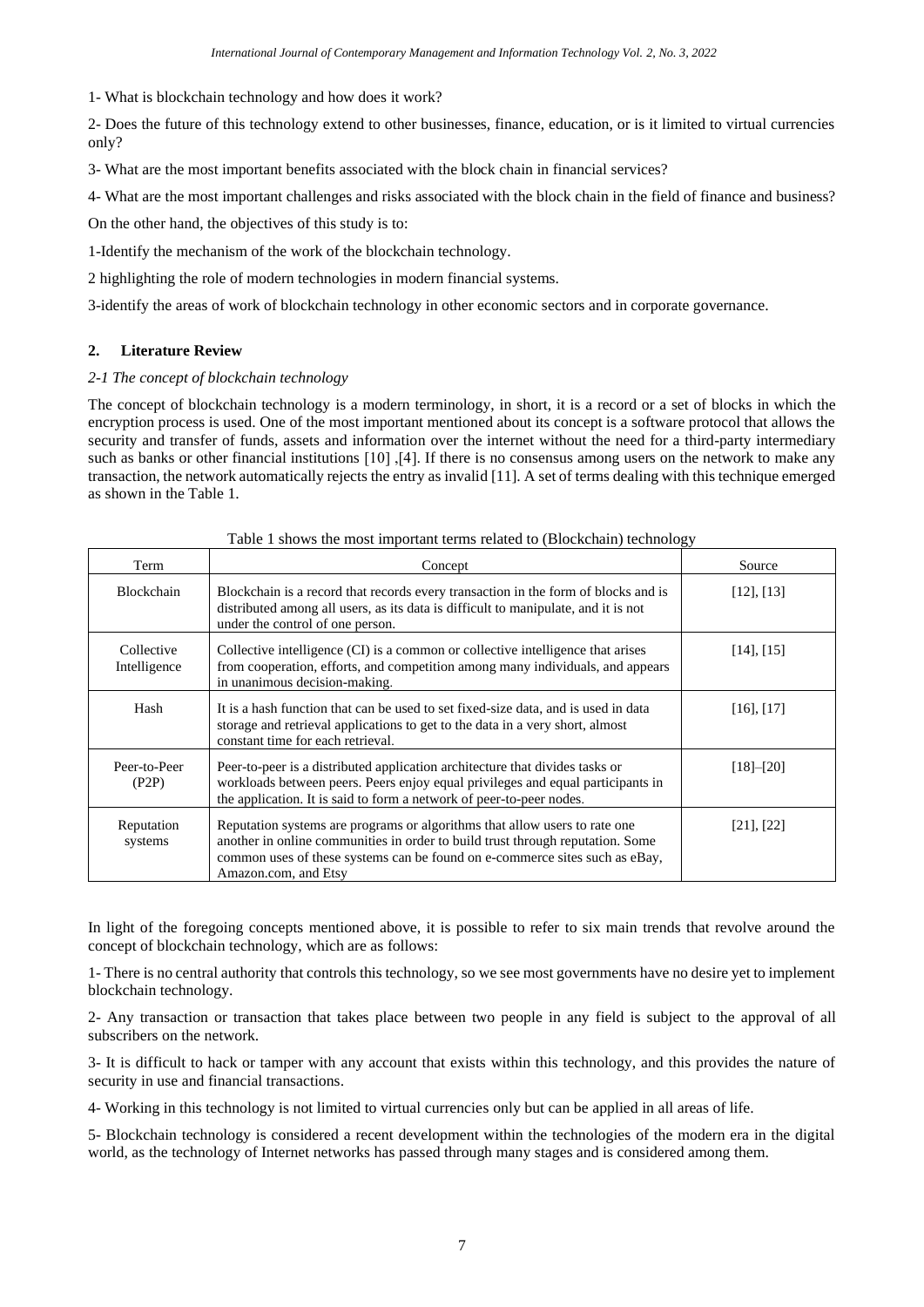6- Blockchain technology provides confidentiality, security and confidence in dealing, and this is what gave a huge demand for virtual currencies, especially the currency (Bitcoin), which is the most famous and most widely traded currency.

#### *2.2 blockchain technology arose*

I started thinking blockchain technology in 1991, which put forward its idea of a group of researchers and was supposed to be used to document documents, where they cannot change the content and date of Origin just like a notary certificate, and did not receive any attention, and in 2009 appeared under the name of virtual currencies (bitcoin), its owner (I will bank, from any transactions between people and that the process occurs in seconds without cost [4], [5], [23]. This technology makes anyone who owns a virtual currency such as bitcoin or a bitcoin wallet save and record all transactions, making it impossible for a person or entity to hack all people's accounts, and to protect the data and review any error that may occur, the founders of Bitcoin make any ordinary user with a computer solve mathematical equations, which are transactions that get from the sale and exchange of bitcoins [20]–[22]. From the above, I see that the emergence of cryptocurrencies is not just about excluding the broker, there are much deeper reasons.

#### *2.3 Blockchain technology work*

We address this part of the research to explain the working mechanism of the blockchain technology in a concise and understandable manner, and the problems that this technology solves. The following figure No. (1) shows the work of this technique.



Figure 1: Blockchain Technology

The source was prepared by the researcher based on [24].

### *2.3.1 Block*

It is clear from Figure No. (1) that the block chain works in an intelligent manner and with high accuracy of encryption to ensure the protection of the properties of its users, as it works in the form of open and distributed records, and when writing data, it is difficult to change it. Let's look at all A block, which is divided into three parts, namely:

Data: It is the user's information stored in this section of the block, for example, the Bitcoin block chain stores transaction details, such as the emitter address, the receiver address, and the amount of the currency [18], [20], [25], [26].

The hash: As for the second part of the block, it can be compared to a fingerprint, and it is always a unique number that does not repeat and is unique like a fingerprint. When a block is created, its unique hash number is calculated based on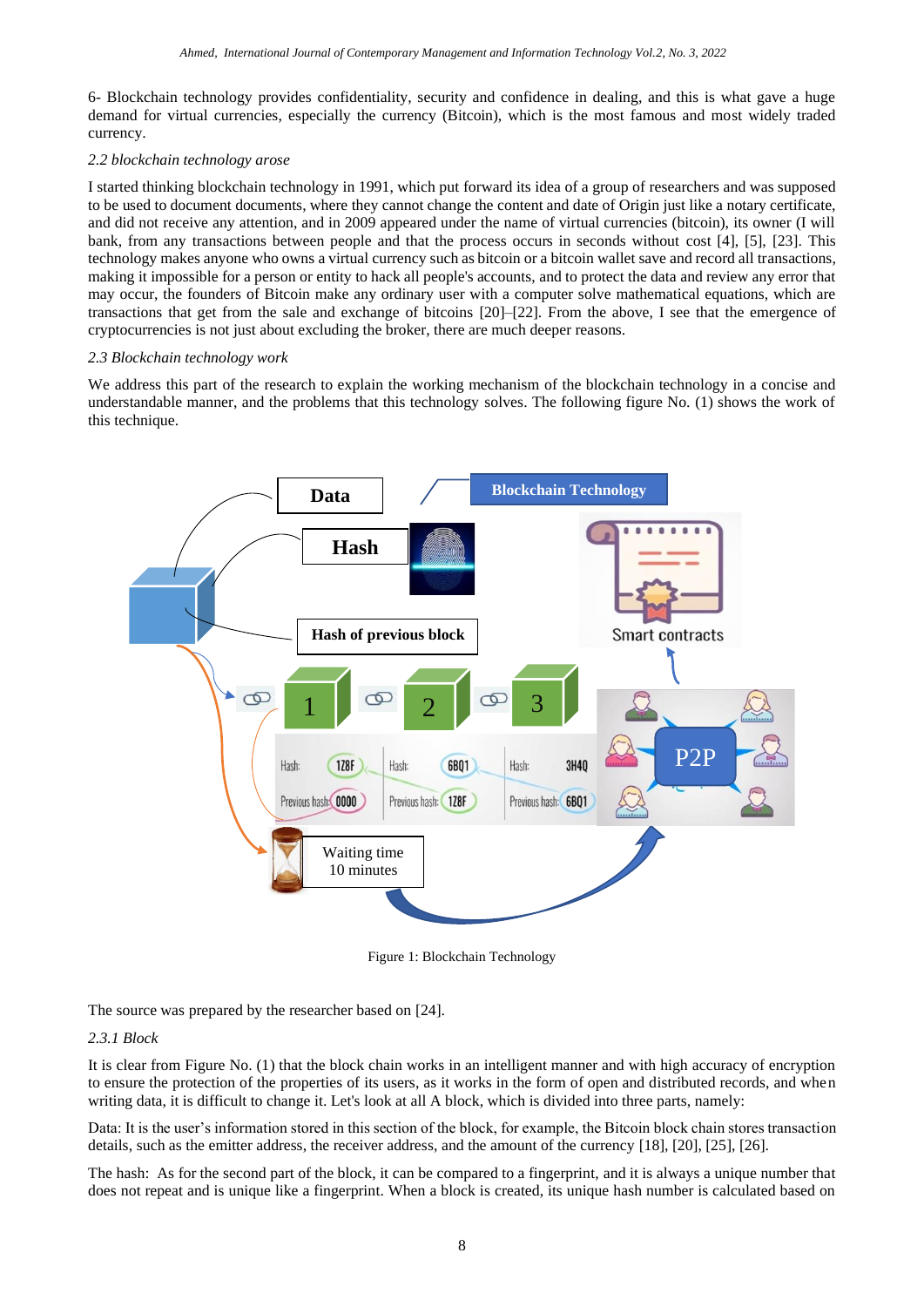the encryption system of Bitcoin and any change leads to a change in the hash. The usefulness of a hash is to know any change in the block system. Is this enough to make this technique work?

However, this technology so far is not enough and there is a loophole for it in the tampering process, and the reason for this is that computers are highly efficient and can recalculate thousands of operations from hashes within seconds, which can calculate and change the previous and subsequent blocks. To avoid this loophole, the blockchain technology found a solution through what is called (Proof of Work).

## *2.3.2 Proof-of-work*

Proof-of-work is a process in which there is a delay in the manufacture of new blocks, for example in virtual currencies Bitcoin, it takes ten minutes to add the new block chain [4], [14], [15], [21] . A system that requires no small but feasible effort in order to deter frivolous or malicious uses of computing power, such as sending unsolicited email messages or launching attacks on service sites. The concept was later adapted to secure digital money by Hal Finney in 2004 through the idea of a "reusable proof of work" using the SHA-256 hash algorithm [2], [5], [10]. So, the block chain security feature works in an innovative way to protect blocks from tampering through hashing and proof of work.

## *2.3.3 Peer2Peer*

The block chain technology was not satisfied with the process of proving contracts to protect its contents from tampering, as another idea was added to make it more secure. Peer-to-peer (P2P) is the management of trust between completely decentralized environments, where there is no central data (the data is available to everyone) [3], [22], [23]. As the block chain is distributed randomly and decentralized like the Internet, as the blockchain technology uses (p2p), which allows any party to join in the block chain, when adding a new block, all those on the network will get a complete copy of the block chain and its validity is verified Its safety and health Its validity is unanimously approved, voted on, and then added [1], [16], [17], [19].

## *2.3.4 Smart contracts*

Blockchain technology is in constant development as it is a newly used science and this technology has been used in the financial fields only at a rate of 90% so far, although it can be used in multiple fields. In short, the concept of smart contracts is just software that is stored on the block chain and can be used to transfer currencies based on meeting the conditions of special cases that are programmed in advance. (Cong, L. W., & He, Z. 2019). It is the validation process between the three entities of the sender, receiver and algorithm in the blockchain. (Chaudhari, R., and others. 2019). All of the above gives an explanation of the Blockchain technology and its role in achieving safety for users, individuals, companies or governments at all levels, financial, commercial and service, as this technology can be used in multiple fields.

## **3. The role of blockchain technology in financial systems.**

Blockchain technology has an active role in the current and future financial system because of the security it provides in transactions, as we know that money is cowardly and always needs a safe environment at all times and eras. Despite being quite a modern technology, global investments in virtual currencies are constantly growing, with a market share of \$945 million in 2017, with an expected increase of about 81.2% by 2021, Europe is the second most important geographic region for investments: in 2017 About \$400 million has been spent and is expected to reach over \$3.5 billion in 2022, even if currently only 4% of European companies have a blockchain project [13], [24]. In order to understand how the blockchain technology affects the financial system, we must address the following:

### *3.1.1 Types of financial system risks*

There are five types of financial system risk [27]–[29].

- 1- Credit risk.
- 2- Market risk.
- 3- Liquidity risk.
- 4- Macroeconomic risks.
- 5- Emerging market risks.
- 6- Interest rate risk.
- 7- Exchange rate risk

Countries always seek to assess the risks of the global system as a whole, and this is done through a map of global financial stability by the International Monetary Fund. Figure (2) shows the characteristics needed to assess the risks of global financial systems.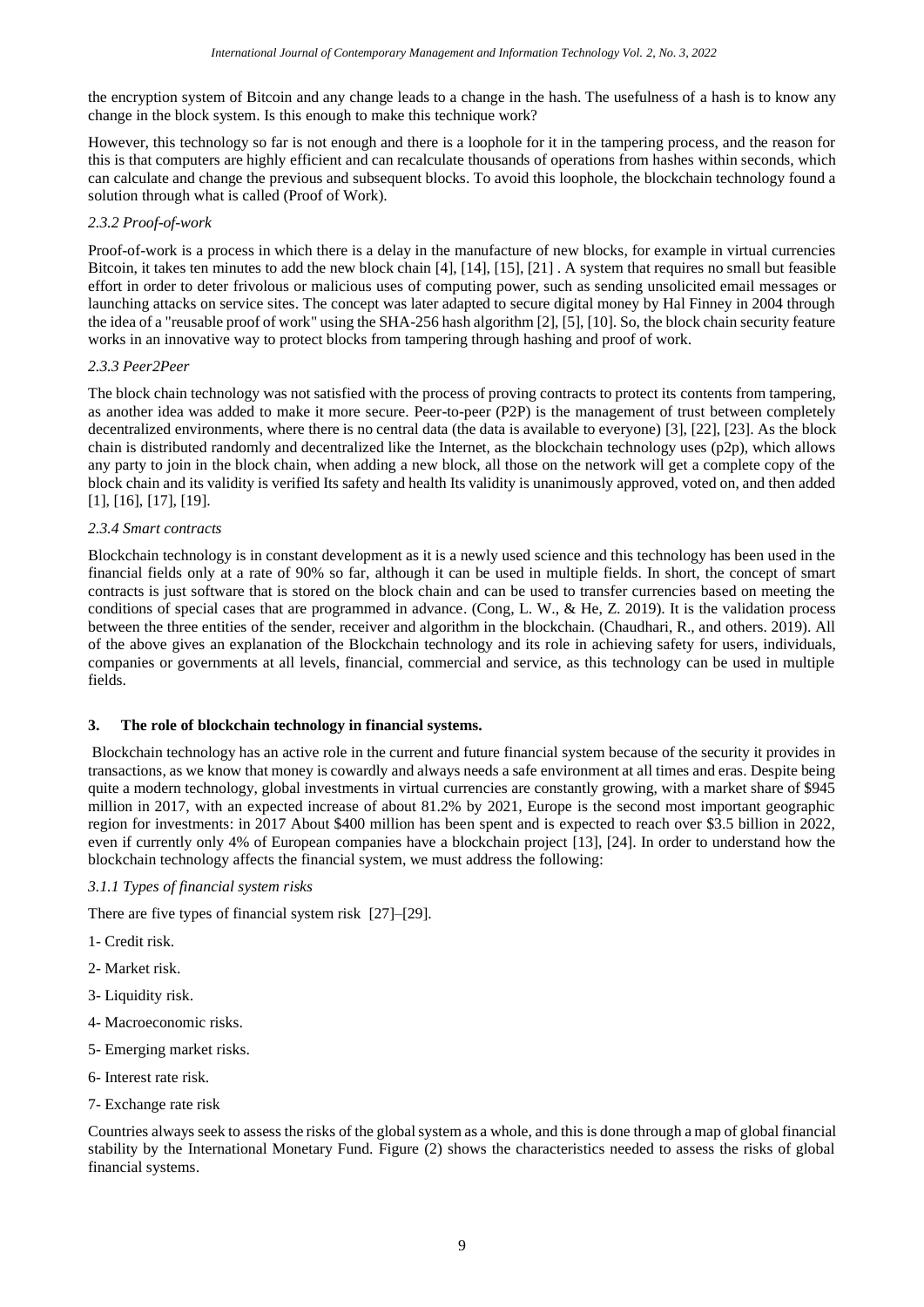

Figure 1 Global financial stability map

Actual monitoring of these indicators does not eliminate risks. It may provide guidance for preparing an economic policy. This policy should assume that current risks will increase, and imbalances will eventually increase. The financial system allows government and central bank policy to implement fiscal policy, monetary policy, and foreign economic policy, and to achieve economic policy objectives in general. In order to stabilize the global financial system and further develop it, we must find modern techniques to protect the financial system from these risks, without the intervention of central governments that control the central bank. She was striving for this. The development of the digital asset market and the declining popularity of physical cash among economic entities in developed countries requires central banks not only to formulate their position on this phenomenon but also to identify trends to support digitalization processes. One area of this support is the issuance of digital central bank currencies that are powered by blockchain technology.

#### *3.1.2 Virtual Currencies (Bitcoin, Ethereum)*

Two concepts in particular stand out due to their prevailing popularity and future prospects. One of them is Bitcoin (BTC), the undisputed prominent crypto currency with the largest asset capitalization with a market capitalization (\$879,300,219,426). The other is Ethereum (ETH) with a market capitalization (\$459,859,077,456). In December 2021, measured by the equation (Market Cap = Current Price x Circulating Supply.), BTC and ETH represent approximately 66% of the entire crypto space. https://coinmarketcap.com/ Despite fundamentally different structures, objectives and functions, BTC and ETH remain the most liquid paths for digital asset investors and therefore enjoy the most interest from traders and institutions for speculative activities. Moreover, not only are these assets traded the most on different exchanges, but studies show a clear influence relationship between most crypto assets – including BTC and ETH [2], [3], [25], [26].

To overcome the scarcity of Bitcoin, if it turns into a global currency in the future, as some economists expect, whoever invented it made it divisible into small particles called (satoshis). Each Bitcoin contains (100) million satoshis, which allows the total value to reach any number. In order to meet the world's needs of electronic money to avoid inflation [27], [28].

#### *3.1.3 Blockchain users*

In this part, we discuss the details of the blockchain technology users in the world, as Figure (3) shows the preparations for the period from 2015 to 2021 at the world level, showing the quarterly increase in the number of users using the blockchain registry.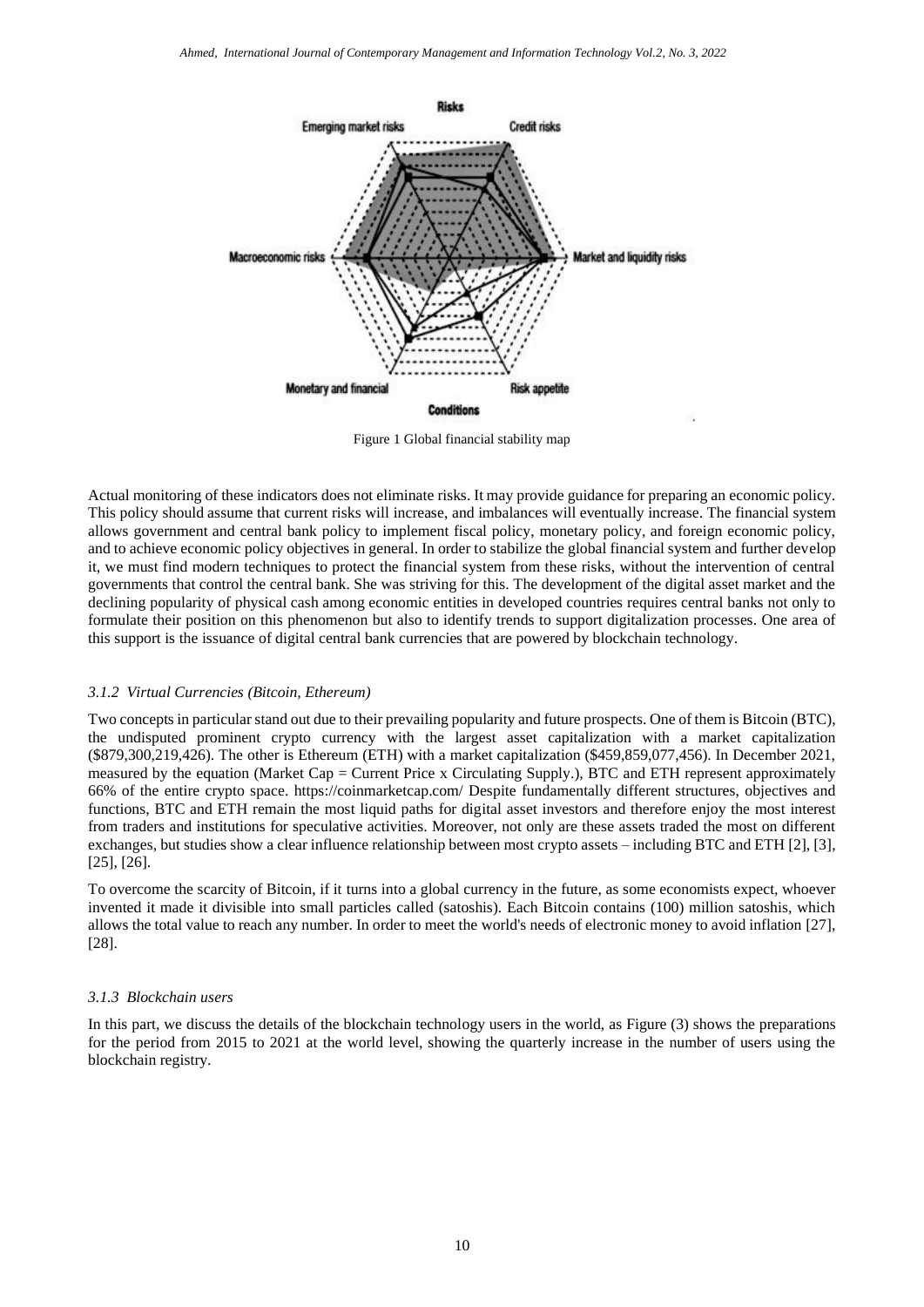

Figure 2 Statistics in terms of increase in number of users of blockchain wallet.

It is evident from Figure No. (3) the continuous increase over the past seven years, which is not a long period, and this technology has achieved outstanding progress in the number of users, reaching at the end of 2021 more than 63,000,000 users, an increase rate estimated at 50% annually. Although many banks are so far in the process of studying the use of blockchain technology in their financial systems, it is expected that \$20 billion will be spent annually on blockchain technical services. At the end of 2024, 90% of American and European banks have studied the possibility of working with this technology because of its high potential. Financial institutions alone have spent around \$552 million on blockchain-powered projects. More than 20 countries have adopted or at least researched the concept of a national cryptocurrency. [\(https://2u.pw/pMuZb2021\)](https://2u.pw/pMuZb2021) Besides recording financial transactions, Blockchain is versatile as it can be used to store medical records, enter into binding agreements, track the flow of goods, store personal credit records, trace the source of artwork, and verify payments from Throughout the supply chain, and much more so the use of this technology is constantly increasing and multiplying.

### **4. Challenges of using Blockchain technology in the contemporary financial system.**

Although blockchain technology provides many financial services, especially financial payment and settlement systems, its adoption by banks is still limited, and it is necessary to overcome its challenges to achieve integration. Perhaps the most prominent challenge or lack of acceptance by banks is the low profit margin, despite the fact that the use of this technology by banks leads to many lower costs, and we mention some challenges, including: (Xu, 2016).

Cyber Security: The number of cyber-attacks has tripled over the past decade. Financial services are still the most targeted. Attacks on information and communication systems are on the rise globally, peaking in mid-2017 with about 1,800 cyber breaches then declining in 2018 and then rising again in 2019. MtGox, once the largest Bitcoin exchange based in Tokyo, was hacked in March 2014. \$700 million worth of bitcoins stolen.

Regulation and Law: With the absence of central authority and independence through the feature of distributed assembly, block chains may eliminate the administrative functions of government agencies, leading to chaos as criminals can exploit judicial gaps between countries.

Relatively scarcity of specialists in this field: Blockchain technology is multidisciplinary as it includes operating system, network communications, cryptography, mathematics, and so on. Its development research is mainly focused on programming languages such as Go, JavaScript, C and C++ and others, which are still completely controlled by the states.

Identity theft: Although the blockchain maintains anonymity in the field of privacy, access security depends on the protection of the private key, which is a form of digital identity. In the event that someone's private key is obtained or stolen, no third party can retrieve it [1], [19], [21].

Cryptocurrencies do not fulfill all the functions of financial assets as a store of value or measure of value as they are highly volatile, and it is better to use digital money approved by central banks [13]–[15].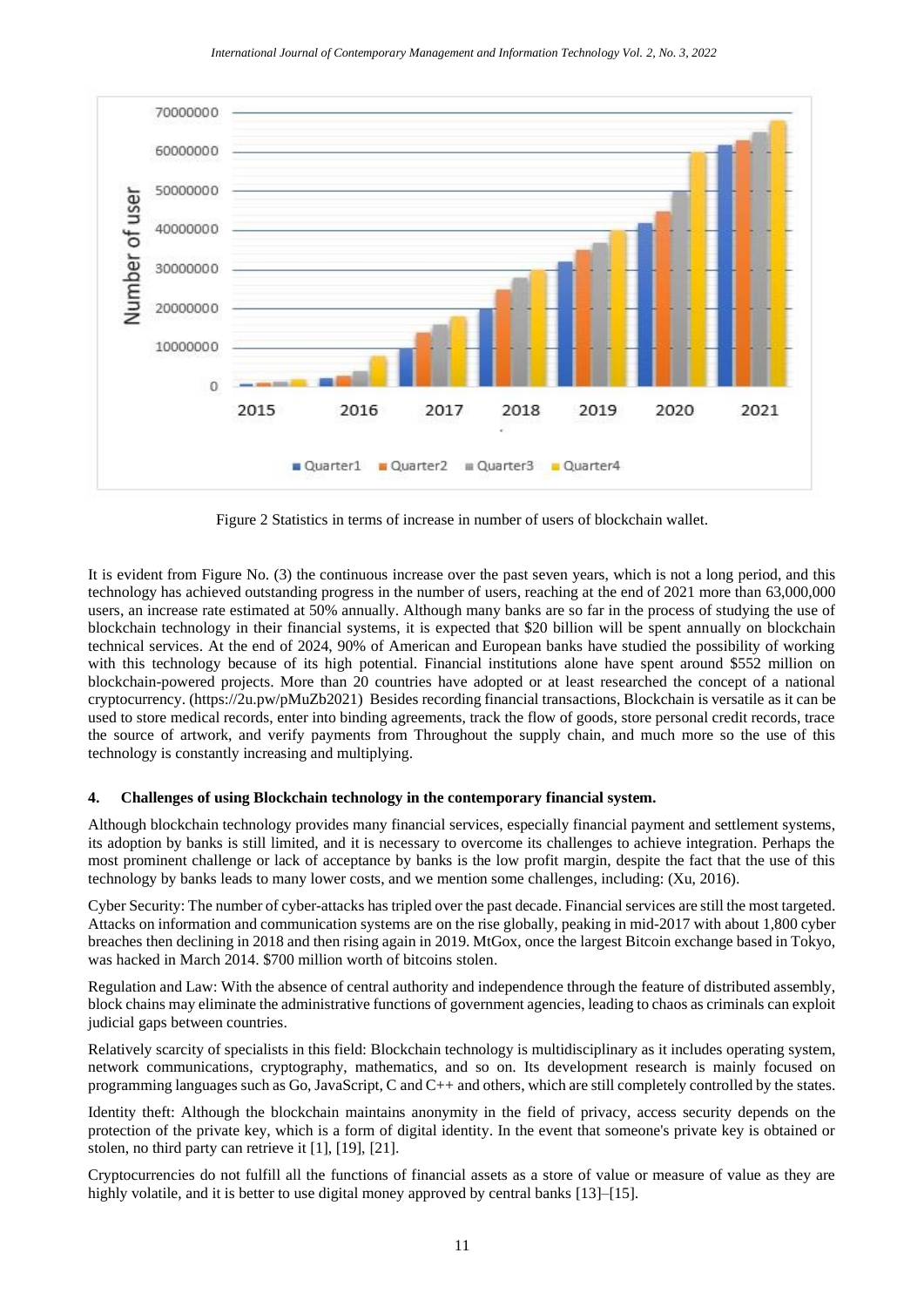#### **5. Discussion and Recommendation**

Building the review and compliance mechanism for smart contracts, as well as adjusting and studying the relevant policies, laws and regulations in the blockchain, by exploring the mechanisms for their supervision. Directing individuals, institutions and governments to learn the blockchain technology objectively and rationally, through a full awareness of the importance of this technology in building trust mechanisms and information transfer. Although the blockchain technology depends on decentralization, governments must adopt it because it is a new transformation in the field of electronic governance. Arab governments should speed up the introduction of blockchain technology, as did the United Arab Emirates, which is now using this technology because of its future in the world of technology. Whether cryptocurrencies are adopted, or digital currencies are issued by central banks and are recognized, they must be used through blockchain technology.

#### **6. Conclusions**

The increase in the spread of new financial technologies such as digital platforms and virtual currencies, led by blockchain technology, will lead to expanding participation in cross-border financing and accelerating capital flows and will create enormous opportunities, leading to changes in the global financial system as a whole. Blockchain technology will encourage global competition as it accelerates the performance of international payments, increases its profitability, and opens the doors to access to capital markets for new participants, in addition to financial inclusion and innovations. Blockchain technology contributes to increasing the efficiency of payment and settlement processes by reducing costs and eliminating intermediaries, in addition to changing the method of holding assets, storing data and information, and increasing reliability in dealing. Evidence indicates that central banks and financial institutions are receptive to the use of blockchain technology, but significant challenges remain. The road to widespread adoption will be long. It is considered a safe technique in transferring and dealing with financial assets, and it can be used in many other non-financial fields. Cryptocurrencies provide a cost-effective option for people who need to get around government restrictions in the banking sector, as well as store wealth in a store of value that is not subject to government inflation.

#### **References**

- [1] K. Omote and M. Yano, "Bitcoin and blockchain technology," *Blockchain crypt Curr.*, p. 129, 2020.
- [2] S. Mansfield-Devine, "Beyond Bitcoin: using blockchain technology to provide assurance in the commercial world," *Comput. Fraud Secur.*, vol. 2017, no. 5, pp. 14–18, 2017.
- [3] D. Vujičić, D. Jagodić, and S. Ranđić, "Blockchain technology, bitcoin, and Ethereum: A brief overview," in *2018 17th international symposium infoteh-jahorina (infoteh)*, 2018, pp. 1–6.
- [4] J. Yli-Huumo, D. Ko, S. Choi, S. Park, and K. Smolander, "Where is current research on blockchain technology?—a systematic review," *PLoS One*, vol. 11, no. 10, p. e0163477, 2016.
- [5] P. Treleaven, R. G. Brown, and D. Yang, "Blockchain technology in finance," *Computer (Long. Beach. Calif).*, vol. 50, no. 9, pp. 14–17, 2017.
- [6] S. Alaaraj, Z. A. Mohamed, and U. S. Ahmad Bustamam, "External Growth Strategies and Organizational Performance in Emerging Markets: The Mediating Role of Inter-Organizational Trust," *Rev. Int. Bus. Strateg.*, vol. 28, no. 2, pp. 206–222, 2018.
- [7] S. Alaaraj, "Knowledge Management Capability , Trust , and Performance of Manufacturing Companies in Emerging Economies," *Int. J. Manag. Appl. Sci.*, vol. 4, no. 8, pp. 45–53, 2018.
- [8] A. B. M. A. Fraihat and B. Samadi, "Knowledge Management Capabilities and Organizational Performance of Public Listed Companies : A conceptual Framework," *Int. J. Bus. Soc. Res.*, vol. 07, no. 11, pp. 9–20, 2017.
- [9] S. Alaarj, Z. A. Mohamed, and U. S. A. Bustamam, "Do Knowledge Management Capabilities Reduce the Negative effect of Environment Uncertainties on Organizational Performance? A Study of Public Listed Companies in Malaysia," *Int. J. Econ. Res.*, vol. 14, no. 15, pp. 443–456, 2017.
- [10] Z. Zheng, S. Xie, H. Dai, X. Chen, and H. Wang, "An overview of blockchain technology: Architecture, consensus, and future trends," in *2017 IEEE international congress on big data (BigData congress)*, 2017, pp. 557–564.
- [11] M. Kayali and S. Alaaraj, "Adoption of Cloud Based E-learning in Developing Countries: A Combination A of DOI, TAM and UTAUT," *Int. J. Contemp. Manag. Inf. Technol*, vol. 1, no. 1, pp. 1–7, 2020.
- [12] K. Fanning and D. P. Centers, "Blockchain and its coming impact on financial services," *J. Corp. Account. Financ.*, vol. 27, no. 5, pp. 53–57, 2016.
- [13] A. Pal, C. K. Tiwari, and A. Behl, "Blockchain technology in financial services: a comprehensive review of the